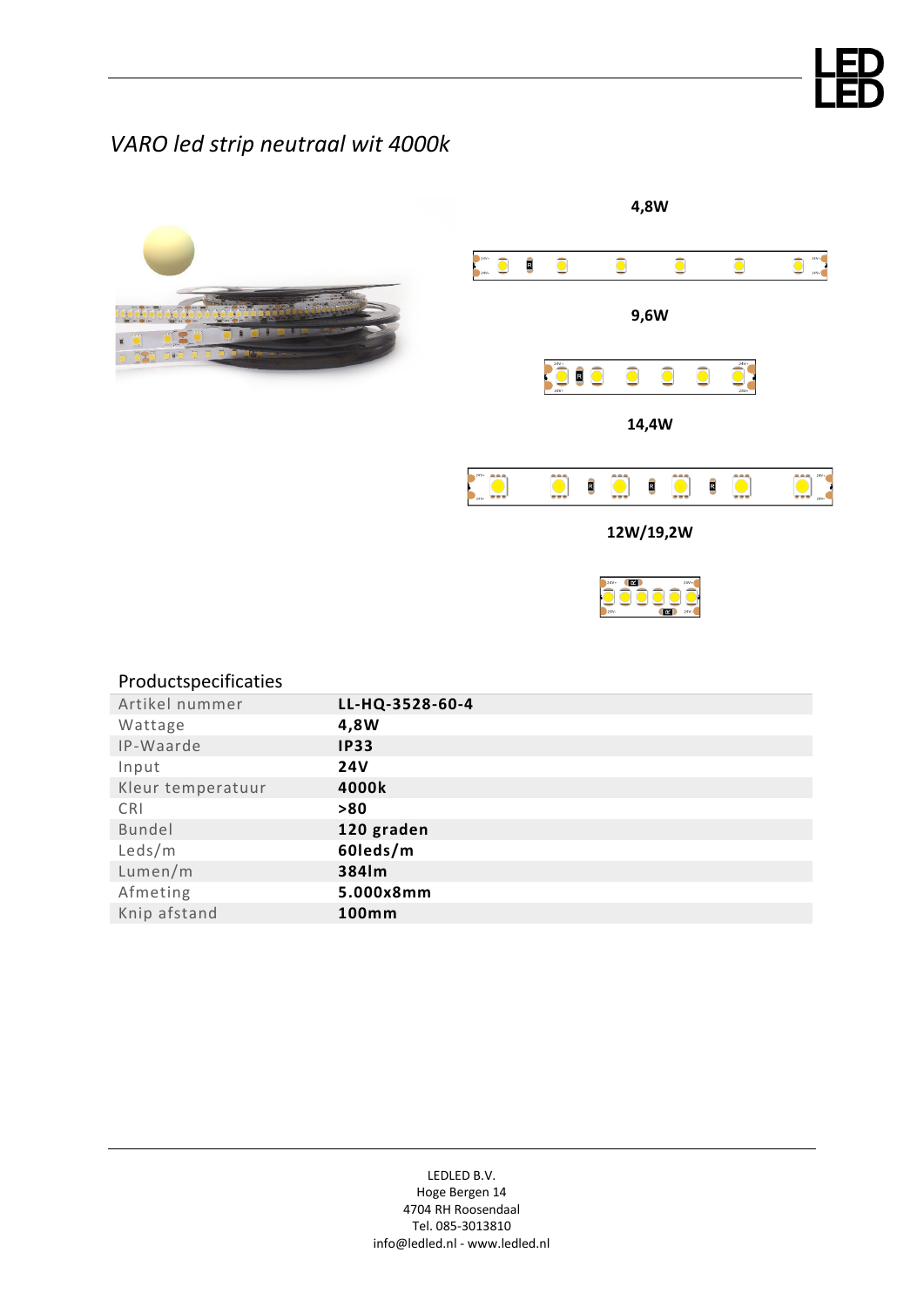

### Productspecificaties

| Artikel nummer    | LL-HQ-3528-120-4 |
|-------------------|------------------|
| Wattage           | 9,6W             |
| IP-Waarde         | <b>IP33</b>      |
| Input             | <b>24V</b>       |
| Kleur temperatuur | 4000k            |
| CRI               | >80              |
| Bundel            | 120 graden       |
| Leds/m            | 120leds/m        |
| Lumen/m           | 762lm            |
| Afmeting          | 5.000x8mm        |
| Knip afstand      | 50mm             |

#### Productspecificaties

| Artikel nummer    | LL-HQ-3528-240-40 |
|-------------------|-------------------|
| Wattage           | <b>12W</b>        |
| IP-Waarde         | <b>IP33</b>       |
| Input             | <b>24V</b>        |
| Kleur temperatuur | 4000k             |
| <b>CRI</b>        | >80               |
| Bundel            | 120 graden        |
| Leds/m            | 240leds/m         |
| Lumen/m           | 1800lm            |
| Afmeting          | 5.000x10mm        |
| Knip afstand      | 25mm              |
|                   |                   |

## Productspecificaties

| Artikel nummer    | LL-HQ-3528-240-40 |
|-------------------|-------------------|
| Wattage           | <b>12W</b>        |
| IP-Waarde         | <b>IP33</b>       |
| Input             | <b>24V</b>        |
| Kleur temperatuur | 4000k             |
| <b>CRI</b>        | >80               |
| Bundel            | 120 graden        |
| Leds/m            | 240leds/m         |
| Lumen/m           | 1800lm            |
| Afmeting          | 5.000x10mm        |
| Knip afstand      | 25mm              |